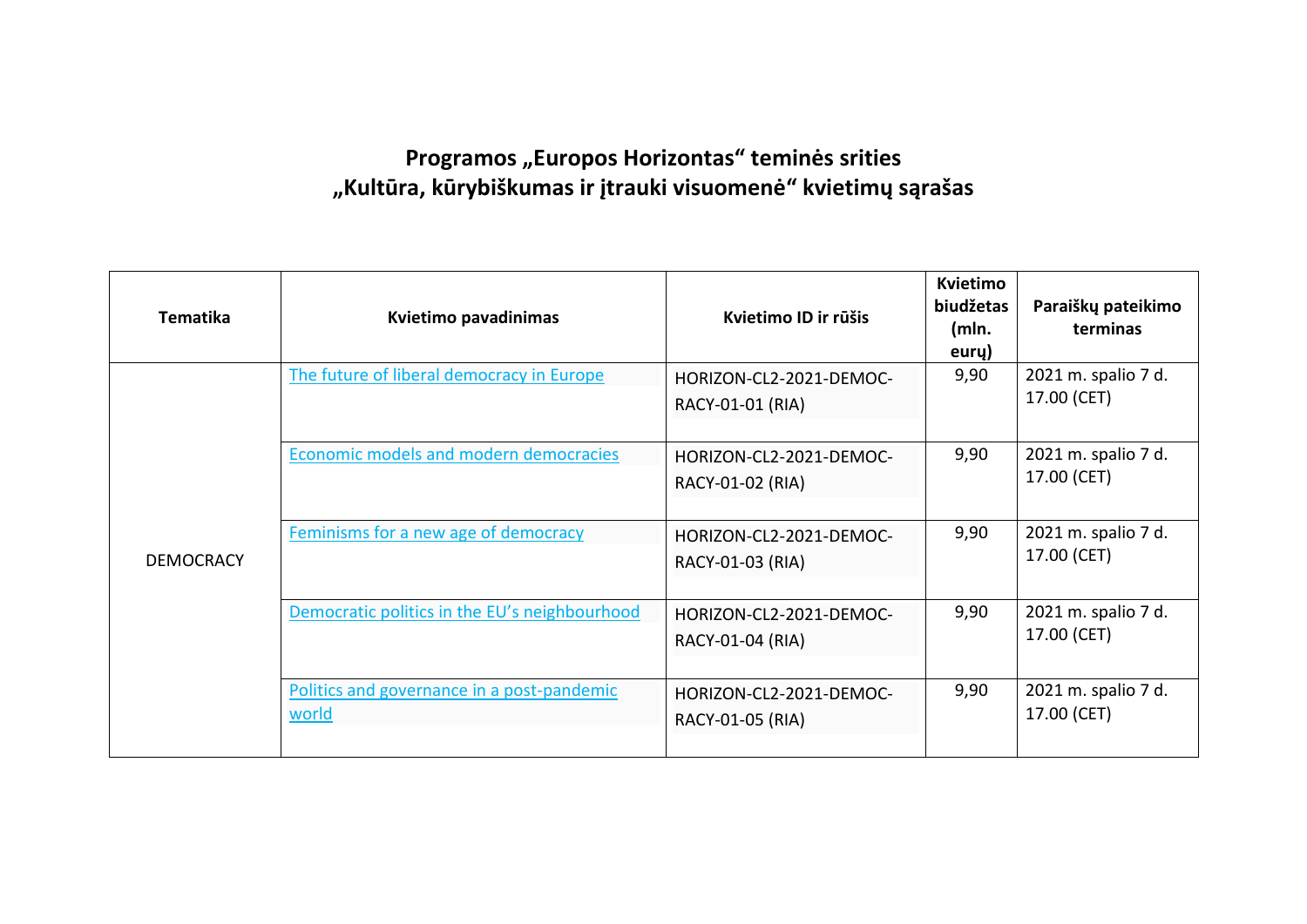| <b>HERITAGE</b>        | Green technologies and materials for cultural<br>heritage                                                         | HORIZON-CL2-2021-HERITAGE-<br>01-01 (RIA)           | 12,00 | 2021 m. spalio 7 d.<br>17.00 (CET) |
|------------------------|-------------------------------------------------------------------------------------------------------------------|-----------------------------------------------------|-------|------------------------------------|
|                        | New ways of participatory management and<br>sustainable financing of museums and other cul-<br>tural institutions | HORIZON-CL2-2021-HERITAGE-<br>01-02 (RIA)           | 9,00  | 2021 m. spalio 7 d.<br>17.00 (CET) |
|                        | Cultural and creative industries as a driver of in-<br>novation and competitiveness                               | HORIZON-CL2-2021-HERITAGE-<br>01-03 (RIA)           | 12,00 | 2021 m. spalio 7 d.<br>17.00 (CET) |
|                        | Preserving and enhancing cultural heritage with<br>advanced digital technologies                                  | HORIZON-CL2-2021-HERITAGE-<br>01-04 (RIA)           | 12,00 | 2021 m. spalio 7 d.<br>17.00 (CET) |
|                        | <b>Mobilising the network of National Contact</b><br>Points in Cluster 2                                          | HORIZON-CL2-2021-HERITAGE-<br>02-012 (CSA)          | 3,50  | 2021 m. spalio 7 d.<br>17.00 (CET) |
|                        | Coordination of European cultural heritage re-<br>search and innovation among Member States                       | HORIZON-CL2-2021-HERITAGE-<br>02-02 (CSA)           | 3,00  | 2021 m. spalio 7 d.<br>17.00 (CET) |
| <b>TRANSFORMATIONS</b> | <b>Estimates of irregular migrants in Europe -</b><br>stakeholder network                                         | HORIZON-CL2-2021-<br>TRANSFORMATIONS-01-01<br>(CSA) | 3,00  | 2021 m. spalio 7 d.<br>17.00 (CET) |
|                        | Providing support in a changing world of work<br>and social protection                                            | HORIZON-CL2-2021-<br>TRANSFORMATIONS-01-02<br>(RIA) | 9,00  | 2021 m. spalio 7 d.<br>17.00 (CET) |
|                        | Determining key drivers of inequality trends                                                                      | HORIZON-CL2-2021-<br>TRANSFORMATIONS-01-03<br>(RIA) | 10,00 | 2021 m. spalio 7 d.<br>17.00 (CET) |